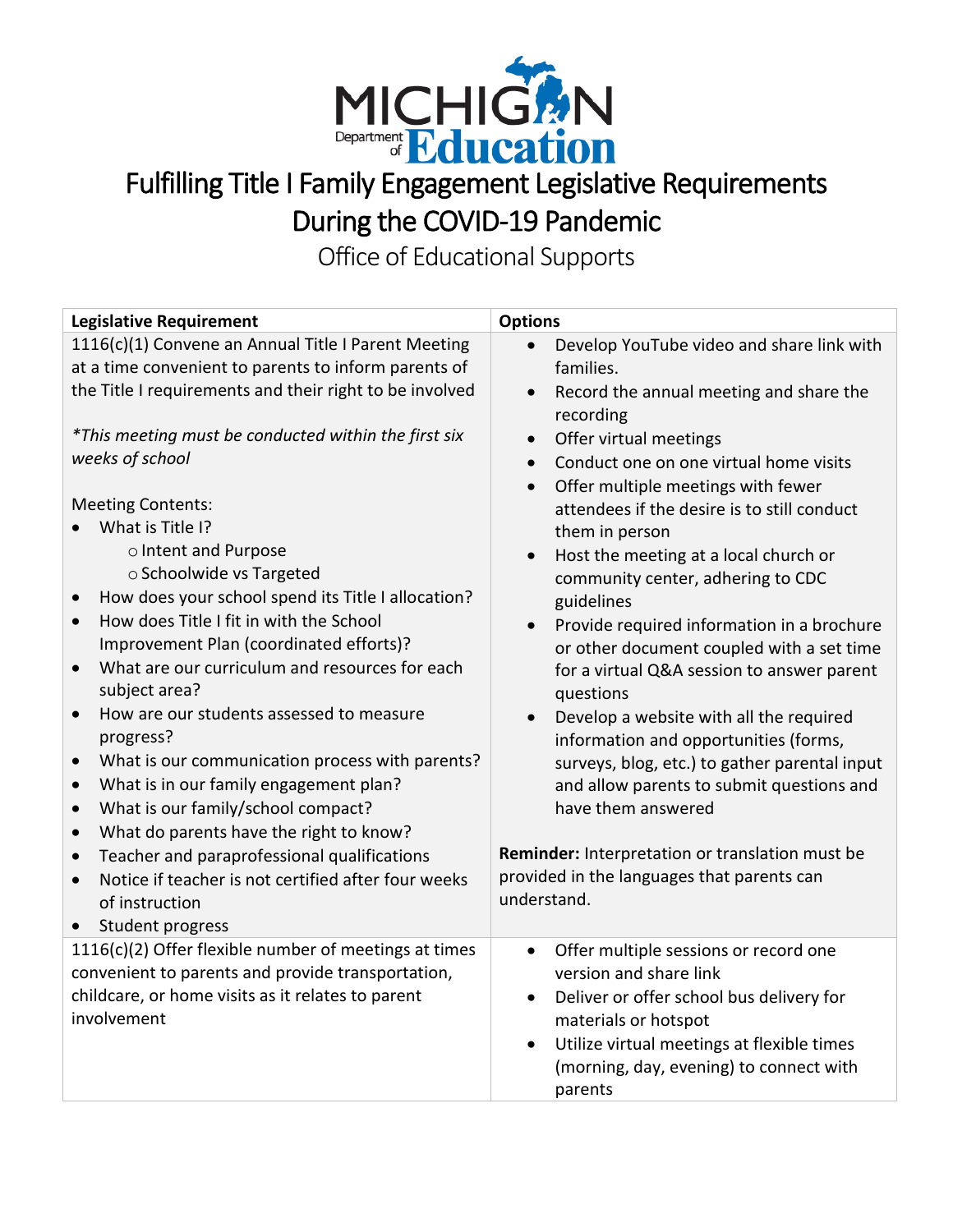|                                                                                                                                                                                                                                                                                                                                    | Establish and communicate safety<br>protocols for in person meetings with<br>parents in their homes, at school, or in<br>other locations as available                                                                                                                                                                                                                                                                                                                                                                                                                                                                                                                                                                                                                                                                                                                                |
|------------------------------------------------------------------------------------------------------------------------------------------------------------------------------------------------------------------------------------------------------------------------------------------------------------------------------------|--------------------------------------------------------------------------------------------------------------------------------------------------------------------------------------------------------------------------------------------------------------------------------------------------------------------------------------------------------------------------------------------------------------------------------------------------------------------------------------------------------------------------------------------------------------------------------------------------------------------------------------------------------------------------------------------------------------------------------------------------------------------------------------------------------------------------------------------------------------------------------------|
| 1116(d)(2)(D) Ensuring regular two-way, meaningful<br>communication between family members and school<br>staff, and, to the extent practicable, in a language<br>that family members can understand.<br>Resource: MDE Meeting the Needs of English<br><b>Learners in Remote Instruction</b><br>Video: Refugee Community Engagement | <b>Communication Apps such as Bloomz, Class</b><br>$\bullet$<br>Dojo, Remind, Talking Points, etc<br>Virtual meetings - Use the automatic closed<br>caption feature to increase<br>comprehensibility/accessibility of the<br>meeting<br>Provide parent two-way journals or mail in<br>reports.<br>Use local radio for school to communicate<br>and call in questions and focus on the use<br>of software like <b>Facebook</b> and WhatsApp to<br>communicate with families using tools<br>commonly used by immigrant families<br>Offer drive-by times for pick-up on surveys,<br>homework help supplies and packet and<br>have bilingual family liaisons on hand to<br>answer any questions multilingual parents<br>may have.<br>Use the school notification system to<br>provide information and provide the same<br>information via email in a language families<br>can understand |
| 1116(e)(3) Shall educate staff in the value and utility<br>of parents' contributions. Staff shall receive guidance<br>in ways to reach out to parents, to communicate with<br>parents, to coordinate and implement parent<br>involvement programs, and to build relationships<br>between the parents and the school                | Offer virtual PD sessions<br>Provide links to resources, webinars, and<br>trainings<br><b>MDE Family Engagement Webpage</b><br>O<br><b>MiFamily: Michigan's Family</b><br><b>Engagement Framework</b><br><b>Harvard EdX Family Engagement</b><br>O<br><b>Free Course</b><br>Virtual book studies<br>Virtual PD from local ISD/RESA<br>Subscribe to family engagement newsletter<br>for staff<br>As part of regular communication to staff<br>provide tips and "success stories" of ways<br>to stay engaged with parents                                                                                                                                                                                                                                                                                                                                                              |
| 1116(c)(3) Involve parents in an organized, ongoing<br>and timely way in the planning, reviewing, and<br>improvement programs under Title I, including the                                                                                                                                                                         | Share shorter surveys virtually and use<br>results to plan<br>Utilize many different non-electronic<br>methods to share and encourage parent                                                                                                                                                                                                                                                                                                                                                                                                                                                                                                                                                                                                                                                                                                                                         |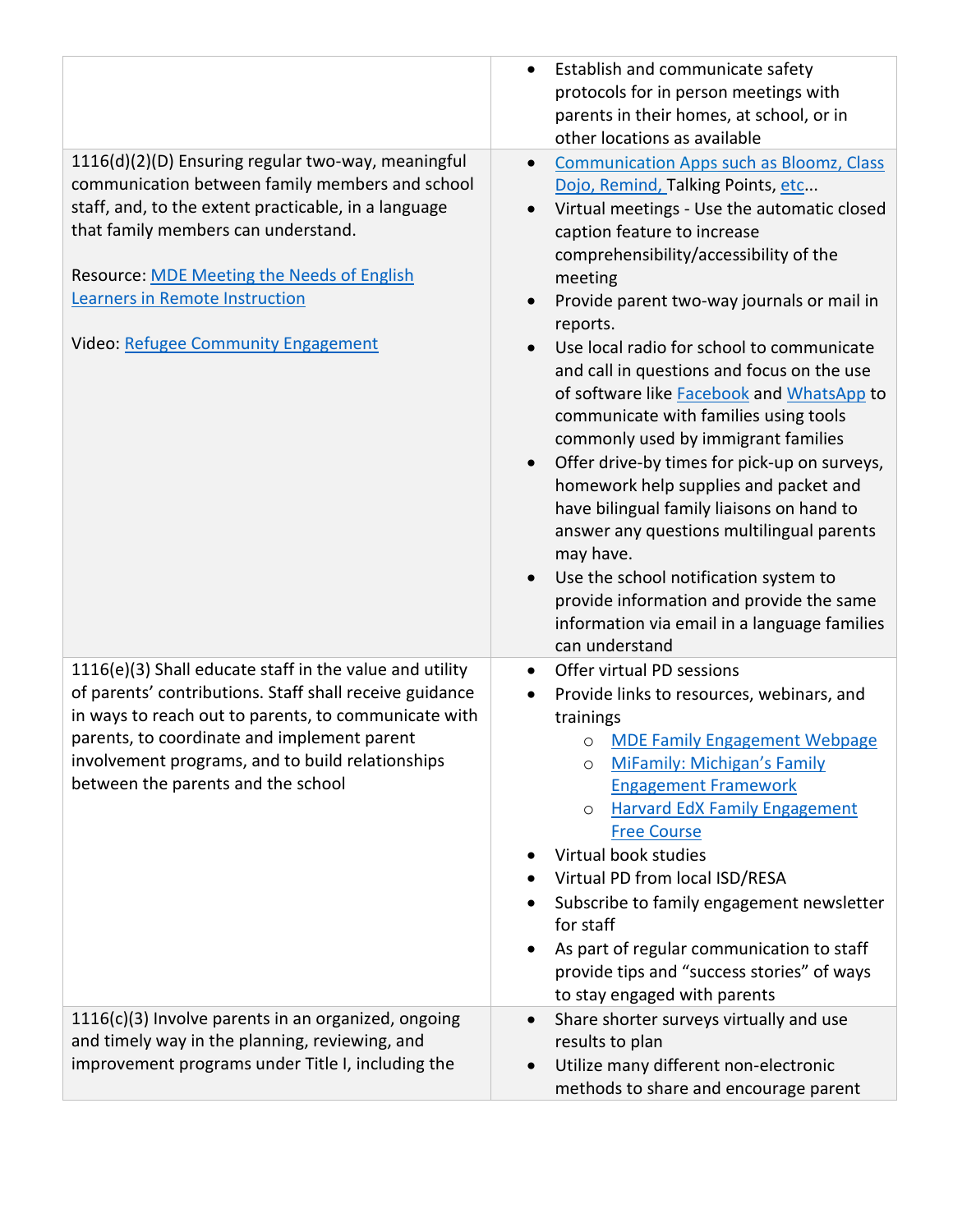| development of the Parent Involvement Plan and<br>schoolwide Plan                                                                                                                                                                                                          | survey results, notification system, mail,<br>bus delivery, pick-up.                                                                                                                                                                                                                                                                                                                                                                                                                                                                                                                                                                                                                                                                                                                                                                                                                                                                                                                                                                   |
|----------------------------------------------------------------------------------------------------------------------------------------------------------------------------------------------------------------------------------------------------------------------------|----------------------------------------------------------------------------------------------------------------------------------------------------------------------------------------------------------------------------------------------------------------------------------------------------------------------------------------------------------------------------------------------------------------------------------------------------------------------------------------------------------------------------------------------------------------------------------------------------------------------------------------------------------------------------------------------------------------------------------------------------------------------------------------------------------------------------------------------------------------------------------------------------------------------------------------------------------------------------------------------------------------------------------------|
| 1116(c)(4)(C) Provide parents of participating Title I<br>students opportunities for regular meetings to<br>formulate suggestions, to participate in decision<br>making as it relates to their child's education, and to<br>respond to any suggestions as soon as possible | Electronic surveys<br>$\bullet$<br>Virtual meetings<br>Virtual focus groups                                                                                                                                                                                                                                                                                                                                                                                                                                                                                                                                                                                                                                                                                                                                                                                                                                                                                                                                                            |
| 1116(d)(1) Jointly, with parents, develop a school-<br>parent compact that outlines how the entire school<br>staff, parents, and students will share the<br>responsibility for improved student academic<br>achievement                                                    | Virtual meetings<br>Surveys<br>Use other non-electronic methods to<br>communicate                                                                                                                                                                                                                                                                                                                                                                                                                                                                                                                                                                                                                                                                                                                                                                                                                                                                                                                                                      |
| 1116(d)(2) Afford parents of children receiving Title I<br>services, reasonable access to staff, opportunities to<br>volunteer, and participate in their child's class, and<br>observation of classroom activities                                                         | Offer Parent ONLY Virtual Workshops to<br>$\bullet$<br>explain a new learning objective, or a<br>learning activity that students will be asked<br>to complete. This will allow parents to<br>preview it $-$ in advance and ask questions<br>of the teacher (or teacher grade/subject<br>matter representative) before the students<br>are introduced to it. Promotes<br>collaboration (Parents as Partners in<br>Learning), while reducing some anxiety that<br>parents may have regarding supporting<br>"virtual learning" at home.<br>Invite parents to 'sit-in' on virtual classes<br>Hold virtual parent meetings to focus on<br>specific topics, I.e. what can I do to help<br>with Math, and share games to make<br>Recruit, support, and train parents to<br>present in class (virtually or in person if<br>allowed) by reading a book; working with<br>the teacher to do a lesson, lab, or other<br>activity; sharing a family or cultural story;<br>or other activity as may be appropriate to<br>the curriculum being taught |
| 1116(c)(4)(A) Provide parents of Title I children timely<br>information                                                                                                                                                                                                    | <b>Messaging Apps</b><br><b>Newsletters</b><br>Emails<br>School notification system<br>Deliver or offer school bus delivery for<br>materials or hotspot<br>Send out and share pictures of student<br>activities modeling parent activities                                                                                                                                                                                                                                                                                                                                                                                                                                                                                                                                                                                                                                                                                                                                                                                             |
| 1116(4)(B) Provide parents of Title I children a<br>description and explanation of the curriculum used at<br>the school, the forms of academic assessment used to                                                                                                          | <b>Brochures</b><br>Create video shared on YouTube                                                                                                                                                                                                                                                                                                                                                                                                                                                                                                                                                                                                                                                                                                                                                                                                                                                                                                                                                                                     |